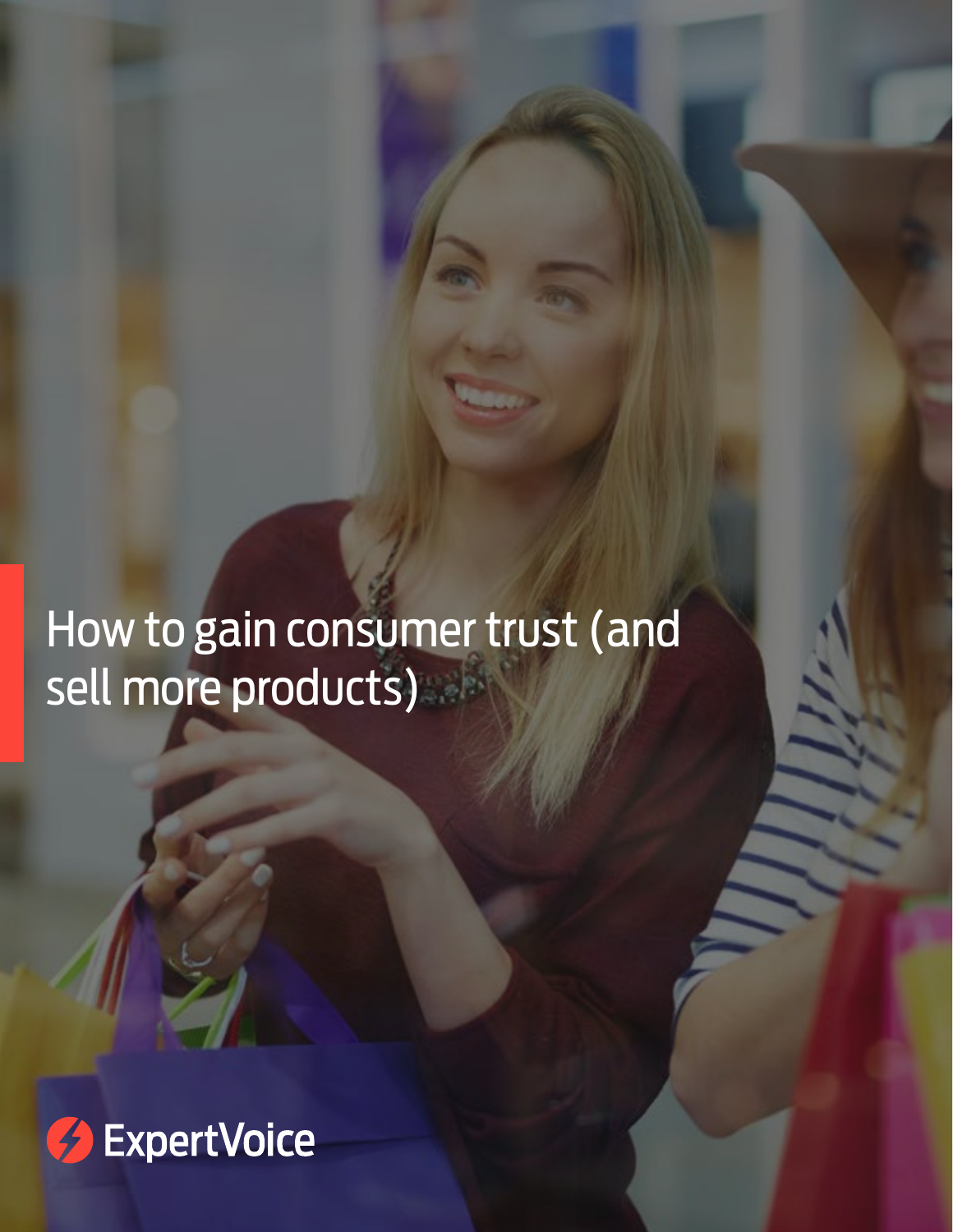## **Introduction**

All brands and retailers want to sell more, but if the end goal is to simply sell any product to anyone, then the result is a lot of dissatisfaction and returns. Here at ExpertVoice, we believe that there are voices out there who influence the purchasing decisions consumers make (and we call them experts). We decided to test a theory: do consumers trust paid ad efforts? And if not, who do they trust?

We surveyed more than 500 consumers — weighted U.S. Census Audience — on their buying behavior as it relates to recommendations. All quoted data and findings are attributed to this study, unless noted otherwise.



#### **By Jennifer Robinson**

Jen Robinson is the Content Strategist at ExpertVoice. She's been telling stories since she was a little girl, except instead of forcing her family to sit on the couch while she performed, she now just publishes them on the internet. Jen enjoys traveling the world, cooking with her husband, and getting as much sleep as one can with a young infant.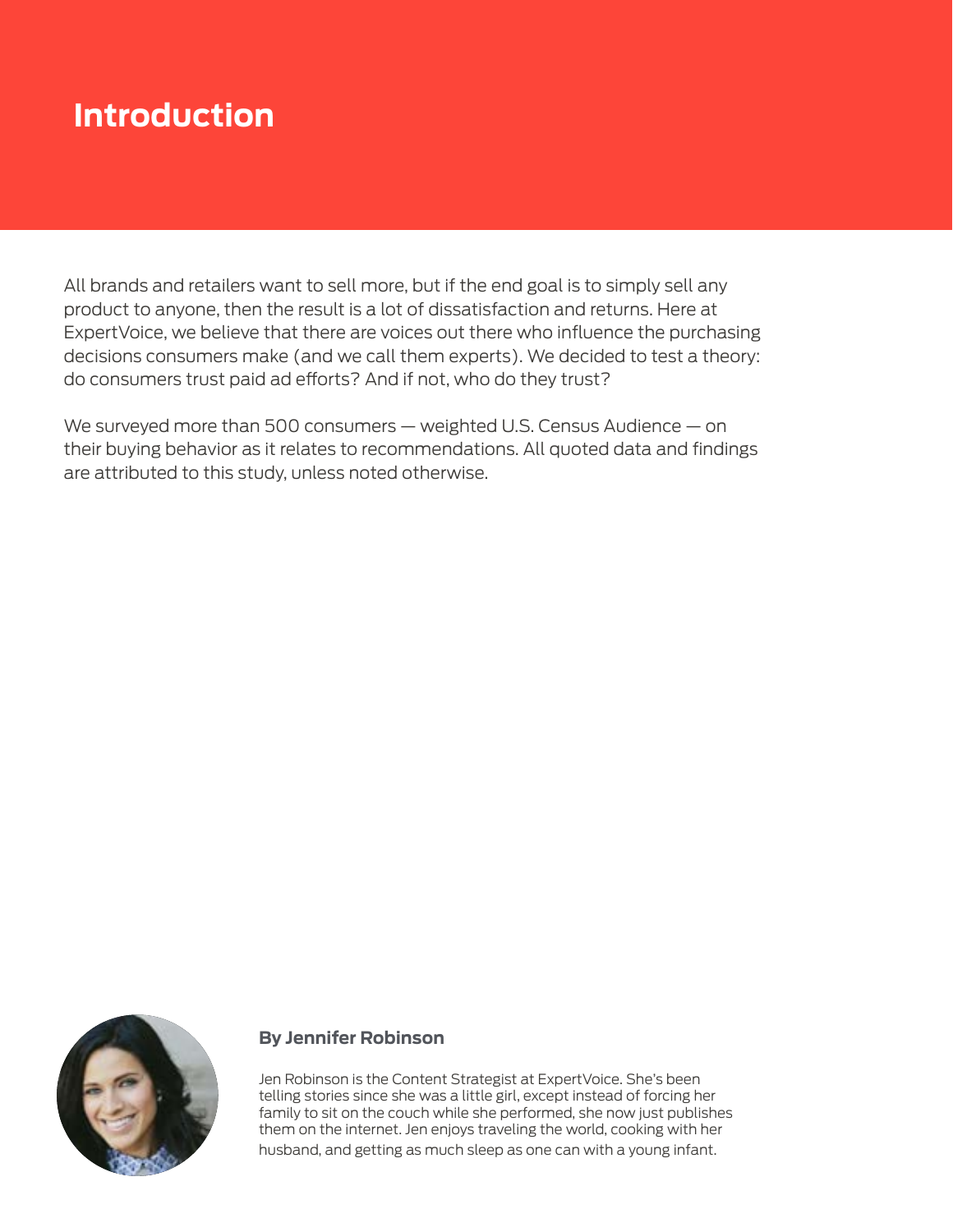### **Consumers don't trust marketing**

**Consumers don't trust marketing**

Only 4% of Americans [believe marketing and advertising is done by people with](http://adage.com/article/media/marketers-media-trusts/298221/)  [integrity. L](http://adage.com/article/media/marketers-media-trusts/298221/)et's flip that around: 96% of Americans believe that marketing and advertising professionals create content that is done to intentionally mislead them in the buying process. This perception — while surely not the intention of marketers — presents a tricky problem for today's general consumer. While they need guidance and assistance in navigating the choices available to them, they don't want to feel like they're being sold to, and they certainly don't want it to come from a voice they deem inauthentic. They need to trust the source of the recommendation they're receiving. And brands and retailers have an equally tricky problem — they still need to communicate who they are and what they have to offer consumers.

The celebrity endorsement first helped bridge this conundrum, as the right spokesperson for your brand can theoretically provide recommendations at scale. Endorsements act as a great way to spread brand awareness, but as a recent consumer panel reveals, 72% of respondents state that if someone providing a recommendation doesn't have direct knowledge and experience regarding a product, the consumer is not at all likely to take their advice.



#### **How likely are you to take buying advice from someone** who is likely not knowledgable in the product field?

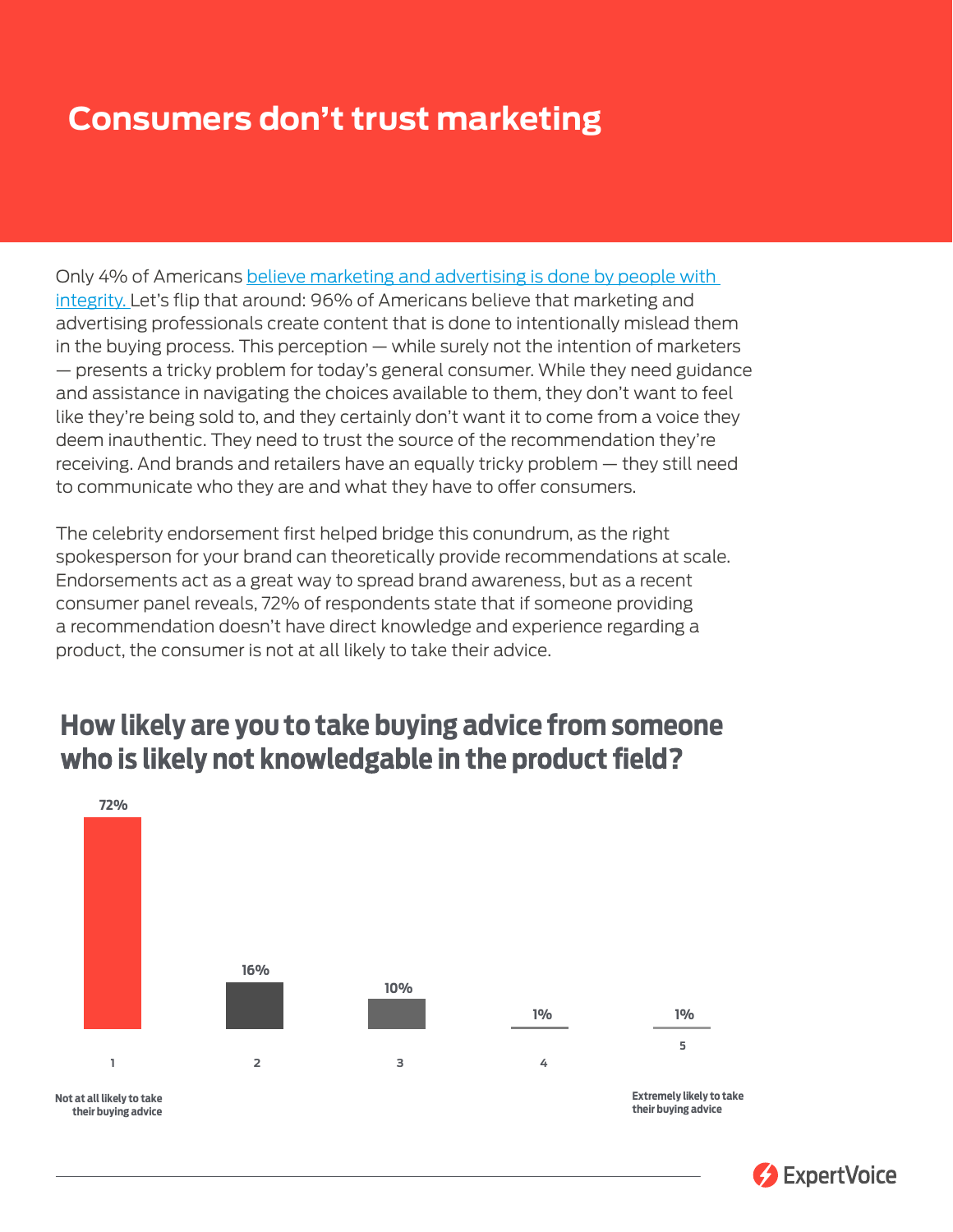## **The history of the celebrity endorsement**

The concept of finding someone to vouch for your product and brand is an old one. Really old, in fact. One of the earliest examples of an endorsement comes from Wedgwood — a chinaware and pottery manufacturer — and the British Queen consort. She liked their product so much, she allowed them to call it 'Queen's Ware,' and it sold tremendously well as a result. After all, who would know more about a fine, delicate dish than a member of royalty?

The 1900s saw the rise of athlete endorsements, particularly as baseball and its players became synonymous with the American way. And as Big Tobacco proved beginning in the mid-century, movie stars can be powerful marketing tools. Then came the era of the true sports stars: Nike and Michael Jordan were a match made in marketing heaven, and the Air Jordan remains the best-selling basketball shoe of all time. Every basketball-loving boy born in the '80s wanted to be like Mike — and wear his shoes.

As the years passed, marketers have continued to capitalize on famous figures, usually an entertainment celebrity or a professional athlete. However, there has been a failure to account for the technological advances that have shifted how consumers are both marketed to and perceive those marketing efforts.

The internet has completely transformed how we view and engage with content, and now that consumers can pay to opt out of any and all advertising through web browsing and visual media, brands need to pivot. Where John Wayne endorsing Camel or Cindy Crawford endorsing Pepsi might have once resulted in a purchase, consumers now only look at the endorsements as awareness. Traditional ads are critical to the buyer's journey, and bringing your brand and products into their line of sight when weighing their options. But when a consumer stares down a purchase — especially a considered, or more expensive, one — they aren't taking a celebrity's word for it.

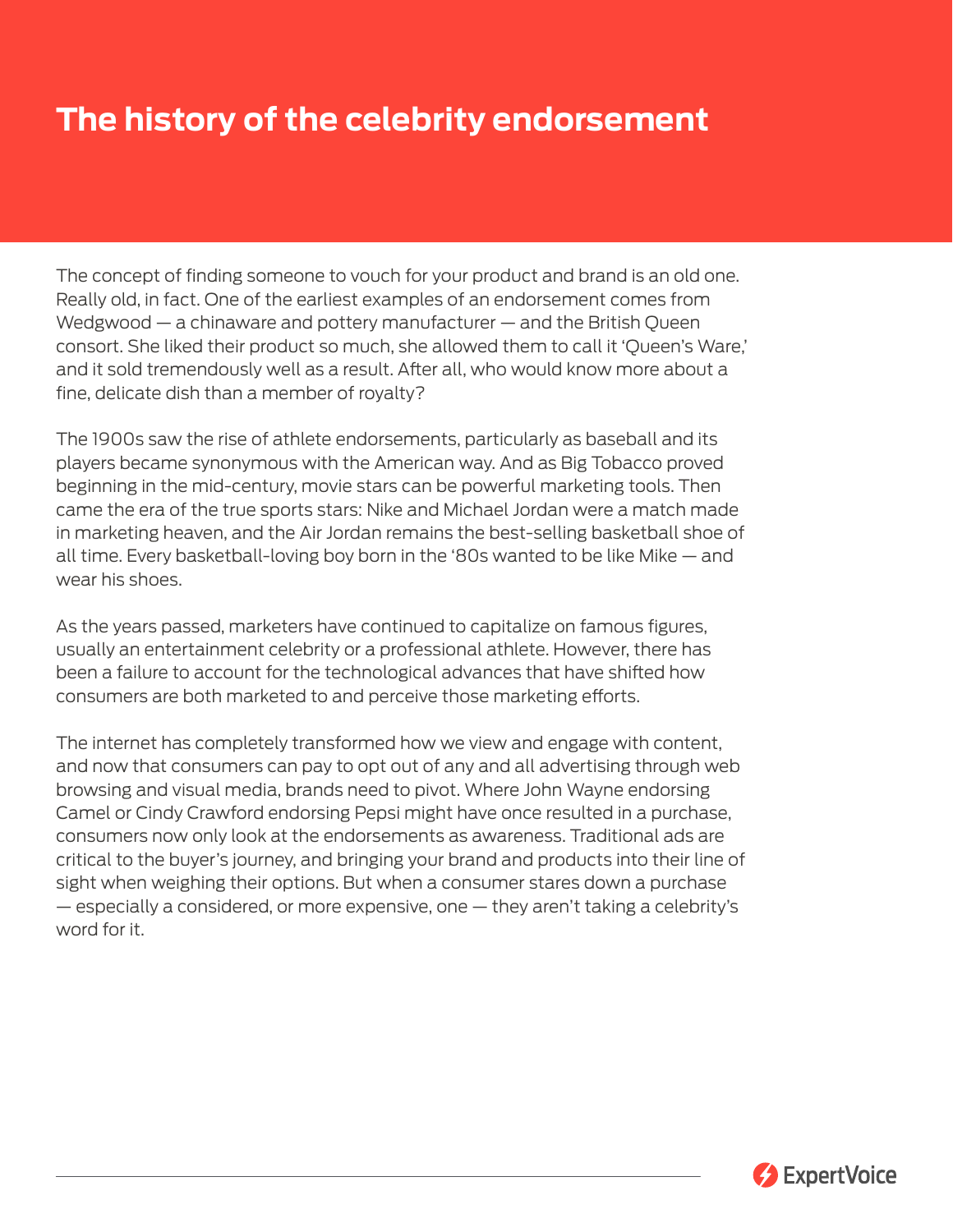# **Why celebrity endorsements don't work**

This consumer panel revealed that when it comes to buying something, people want help. When contemplating the endless row of cameras and lenses, the choices become overwhelming. DSLR or mirrorless cameras, prime or zoom lenses, and all at seemingly random price points from at least half a dozen different brands — what really sets them apart? Considered purchases require research and price comparisons to ensure you're getting the right product for your needs. Does a celebrity or athlete endorsement really help you differentiate which product or brand is the best one for you?

The panel's answer to that question is a resounding no. Only 3% of respondents trust general celebrities.



#### **How likely are you to trust a product recommendation from each of the following groups?**

The trust factor only marginally improves when considering a professional athlete's recommendation — just 7% see them as a trustworthy source.

What is it about a celebrity or an influencer that makes it difficult to trust them? According to 43% of respondents, their greatest concern is that these people are paid by the brands they're promoting. Additionally, in the free response section of the survey, many consumers express concern over what knowledge a celebrity actually possesses regarding the product they are being paid to endorse. They state that having honest, personable, and educated individuals making recommendations based on actual experience with the product is the difference maker in determining whether or not they would trust a recommendation.

The survey also considered influencer marketing, and found that while consumers trust social influencers more than celebrity endorsements, it isn't by much. 72% are unlikely to trust product recommendations from an influencer.

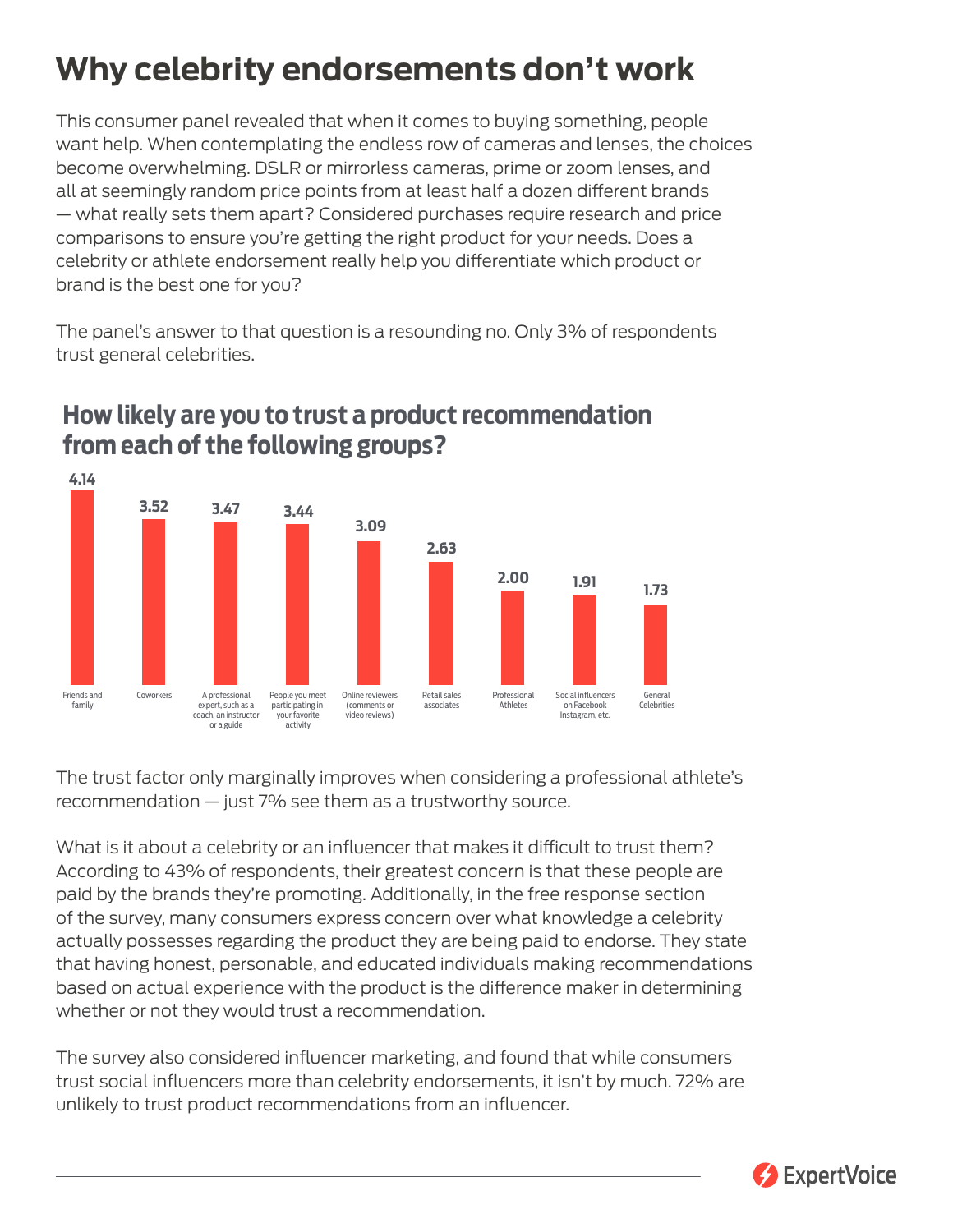# **Where consumers go for recommendations**

So who do people trust for product recommendations? According to survey results, people in the hunt for a product go to people they know — friends, family, coworkers — who carry expertise. While 83% of respondents state they don't put a lot of weight behind a celebrity endorsement, that same percentage of respondents — 83% — instead trust the product recommendations given by friends and family. When asked which groups they took buying advice from, respondents overwhelmingly stated that friends and family were the top choice.

#### **Which of the following groups have you taken buying advice from in the previous year?**



Retail associates remained fairly neutral in this weighted scale; about 42% of respondents didn't feel strongly toward the value they offered in providing a valuable recommendation. But as this study shows, the right retail associates can be powerful sources of recommendations. Brands and retailers can improve this metric by investing in their associates: improving their product and brand knowledge base, and empowering them to be relationship sellers.

An important distinction to note is the consumers surveyed were asked specifically about what led them to an actual purchase. Brands invest significant dollars in the awareness phase to ensure they are top of mind for the consumer in the market for a product, but when it comes to actually purchasing that product, consumers want to hear a recommendation from someone they believe to be authentic, and unfortunately, celebrity endorsements don't carry that weight of authenticity. Brands need to shift resources into the part of the buyer's journey where a purchase is imminent. Engaging and elevating recommendations from the experts who already communicate about these brands is a key piece to impacting the buyer at the most critical part: the point of sale.